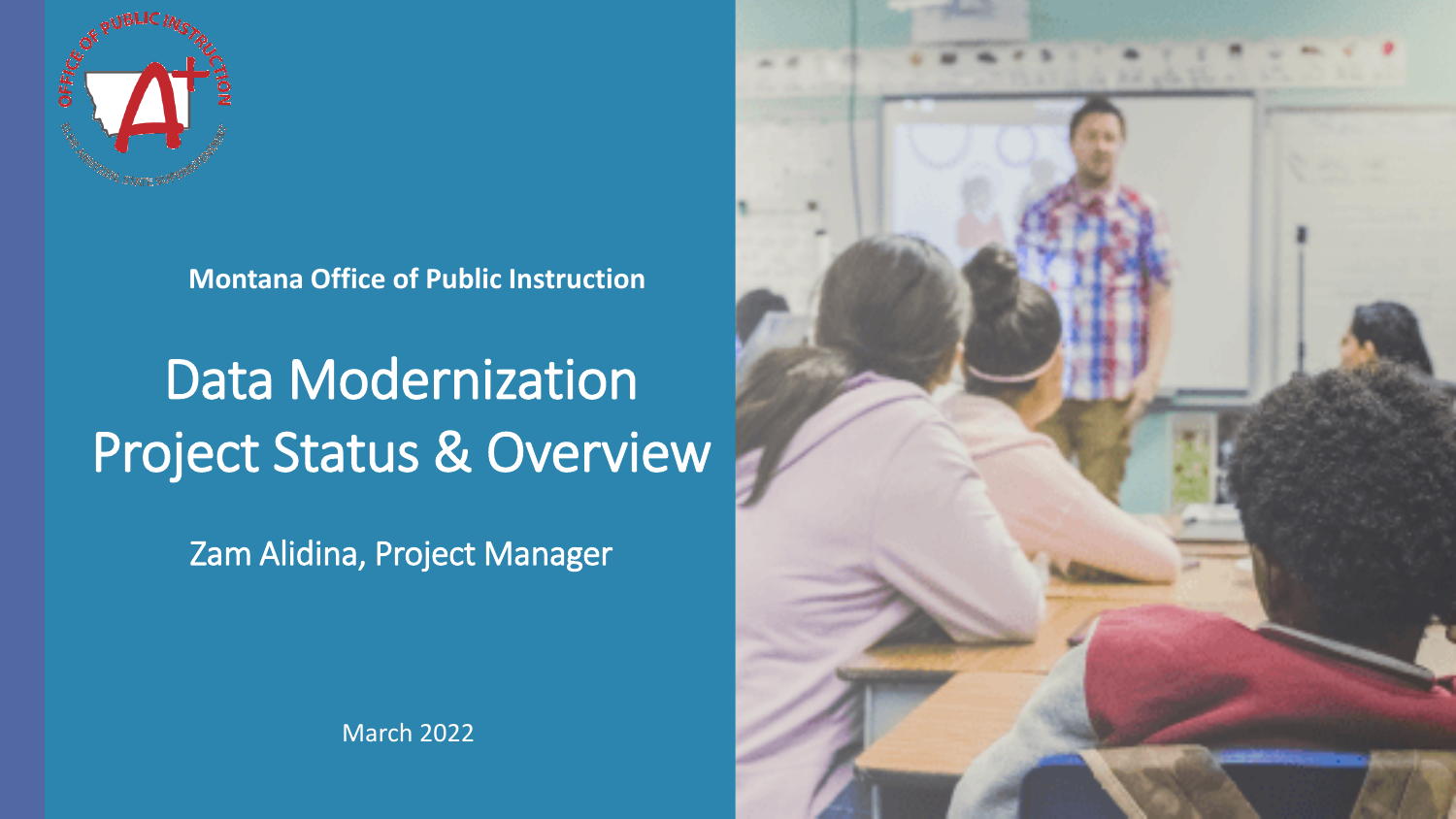

## **Contents**

• Data Modernization Objective and Current Activities

• Data Modernization Future State Approach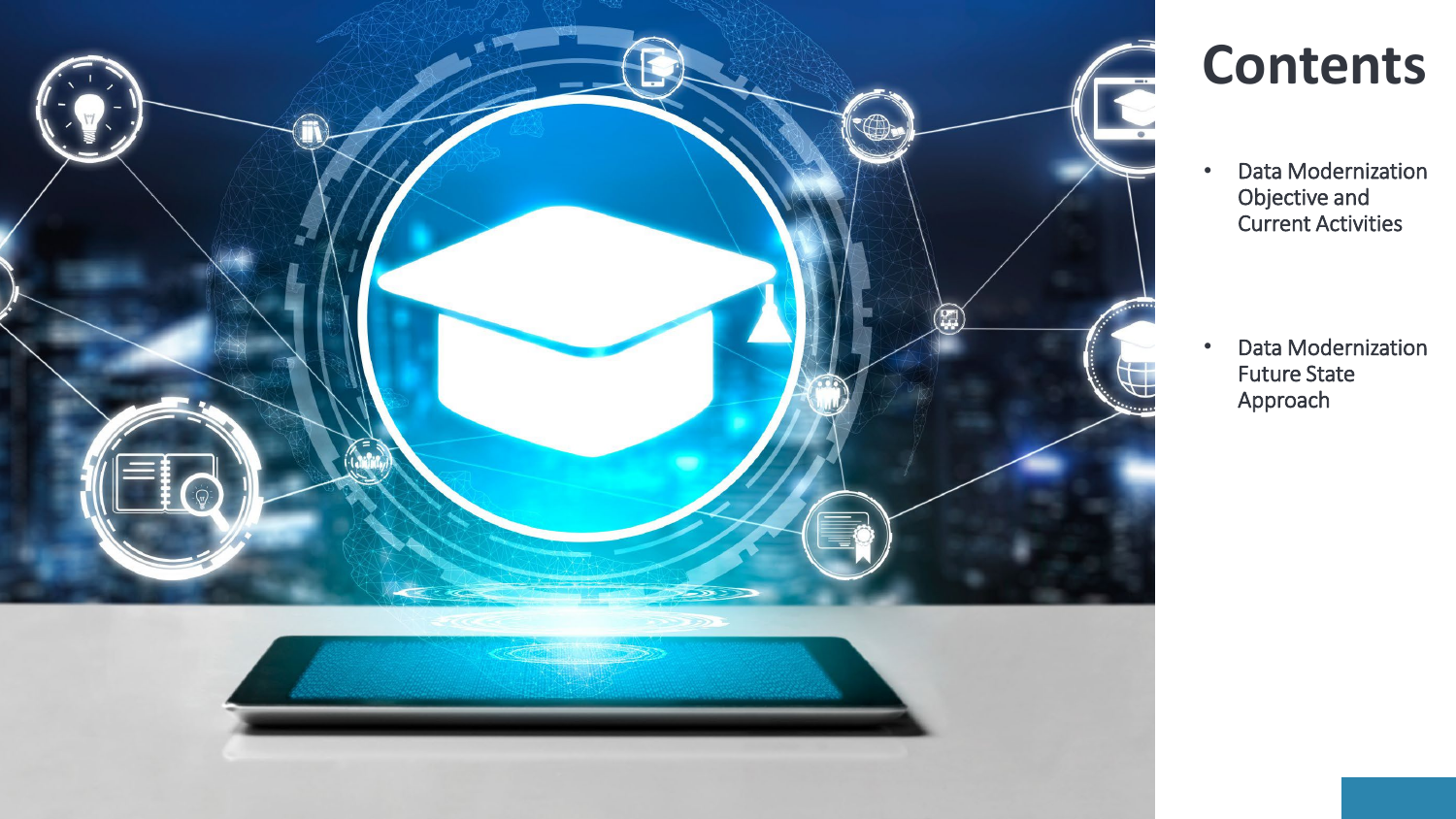

### **Data Modernization Objective and Current Activities**

The data modernization program is a complex project with over 73 different data collection systems at the OPI that are being inventoried and analyzed.

#### Program Outcomes

- Unduplicated data collection from the field
- Automation
- User Simplification
- Sustainability
- Satisfaction
- Ongoing Improvement